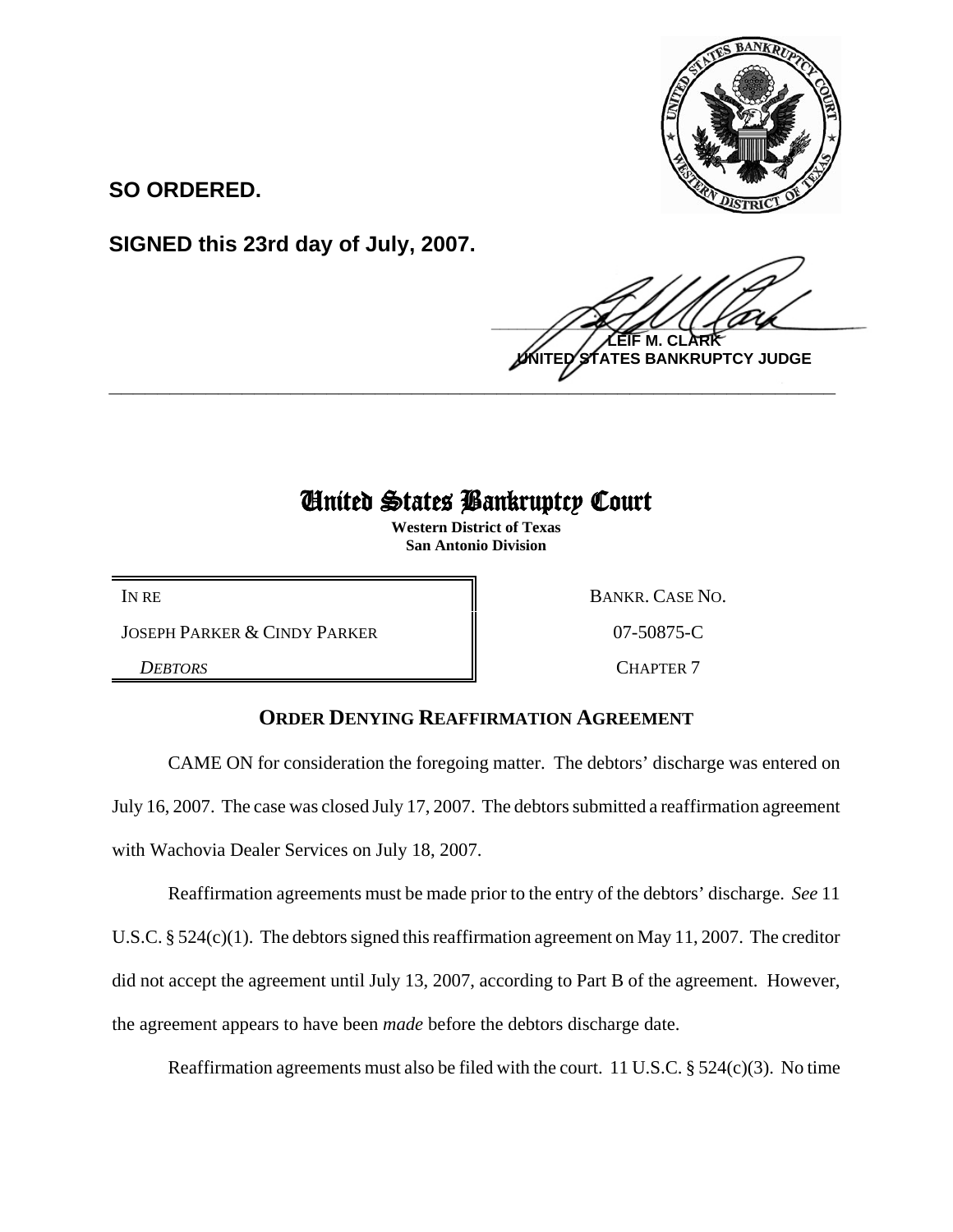deadline is supplied in this section, though one is implied by section 524(m), which calls upon the court to rule on whether an agreement should be disapproved before the entry of the debtor's discharge. *See* 11 U.S.C. § 524(m). The court cannot turn back the hands of time to rule on whether a reaffirmation agreement represents an undue hardship if the agreement is not actually filed until after the entry of the debtor's discharge. The statute has also overtaken the bankruptcy rules, which permitted hearings on reaffirmation agreements to take place up to 30 days following entry of an order granting or denying discharge. *See* FED.R.BANKR.P. 4008. In the case of a presumed hardship, such a hearing is an empty gesture, because of the statute's explicit requirement that any hearing to consider disapproval of an agreement on grounds of undue hardship must occur prior to the entry of the debtor's discharge. *See* 11 U.S.C. § 524(m).

Thus, to reconcile the changes made by BAPCPA, the court must imply a deadline earlier than that found in the bankruptcy rule (which has not yet been amended to reflect the changes to the statute). The reaffirmation agreement must be filed before the entry of the debtor's discharge, or it cannot be approved, at least in circumstances in which an undue hardship appears on the face of the reaffirmation agreement.

This brings us to this particular reaffirmation agreement. The debtors are proposing to reaffirm a debt of \$18,453.79, at an interest rate of 10.9%, secured by a 2003 Ford Truck. The payments on this vehicle, originally purchased for \$37,006.65, are \$705.64 a month. On the first page of the agreement, the box "no presumption of undue hardship" has been checked. It is difficult to tell for certain who checked this box, but the debtors and the creditor, respectively, used a different colored pen to sign the agreement where indicated. The check in the box is in the darker shade used by the creditor's representative, suggesting that the creditor checked this box.

Part D of the agreement tells a different story, however. The debtors' income is reported to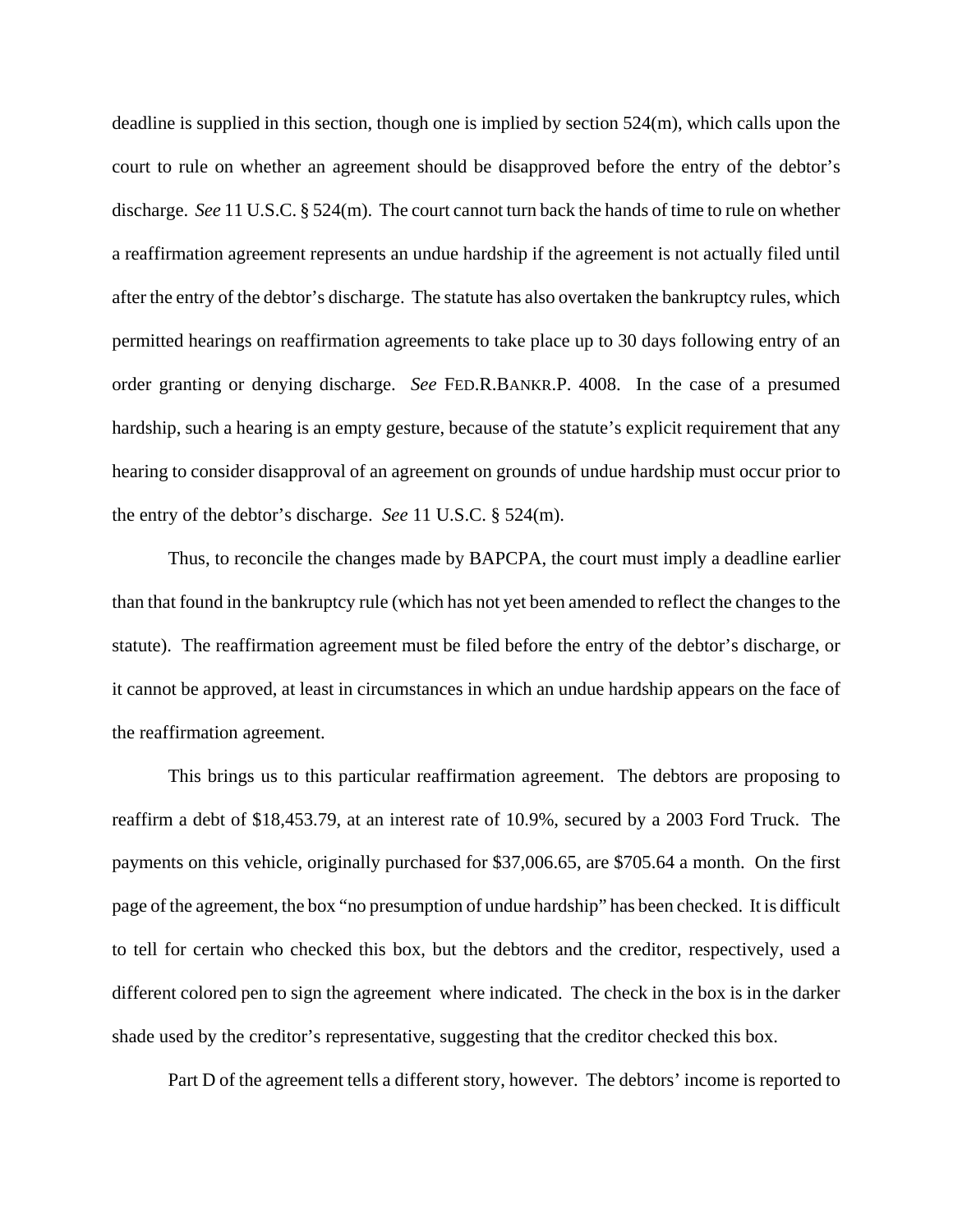be \$2,433.68. Their expenses, not including this payment, are reported at \$2420.84. That leaves, according to Part D, a *negative* \$693.16 with which to pay for this truck.<sup>1</sup> Nor are the numbers in Part D inconsistent with the debtors' bankruptcy schedules. Schedule I and J confirm both the income and the expenses reported. More tellingly, however, Schedule J does *not* reflect an instalment payment of \$705.64. It reflects no instalment payment at all for a vehicle.

This reaffirmation agreement thus clearly represents an undue hardship for the debtors (and the checked box indicating otherwise is both false and misleading). Shall the undue hardship be allowed to pass muster, receiving the court's *de facto* approval by the mere expedient of holding off the agreement's filing until it is too late for the court to conduct its review under section 524(m)? The question is its own answer. To reconcile the requirement of filing the agreement with the court imposed by section 524(c)(3) and the obligation of the court not to approve reaffirmation agreements that represent an undue hardship for the debtors, pursuant to section 524(m), the court must conclude that the deadline for filing such agreements is prior to the entry of the debtor's discharge. Rule 4008, which sets a different deadline (and which has not been amended since 1983), is not consistent with the statute as amended in 2005, and so must be ignored to the extent that it conflicts with the Code. *See In re Stogsdill*, 102 B.R. 587, 589 (Bankr. W.D.Tex. 1989) ("where the Bankruptcy Rules and the Bankruptcy Code are inconsistent, the Bankruptcy Code must control"); *accord In re Transworld Airlines, Inc.*, 2001 WL 1820325, at \*9 (Bankr. D.Del. 2001); *see also In re Wideman*, 84 B.R. 97, 100-01 (Bankr. W.D.Tex. 1988); *see generally Central Trust Co. v. Official Committee of Geiger Enterprises, Inc.*, 454 U.S. 354, 358 (1982) (former bankruptcy rules found to be applicable under then new Bankruptcy Code only to the extent not inconsistent with the amendments made by the new Code).

<sup>1</sup> Which means that whoever checked that box on the first page of the reaffirmation agreement made a misrepresentation of material fact. Such misrepresentations are forbidden by Rule 9011. *See* FED.R.CIV.P. 9011(b)(3).